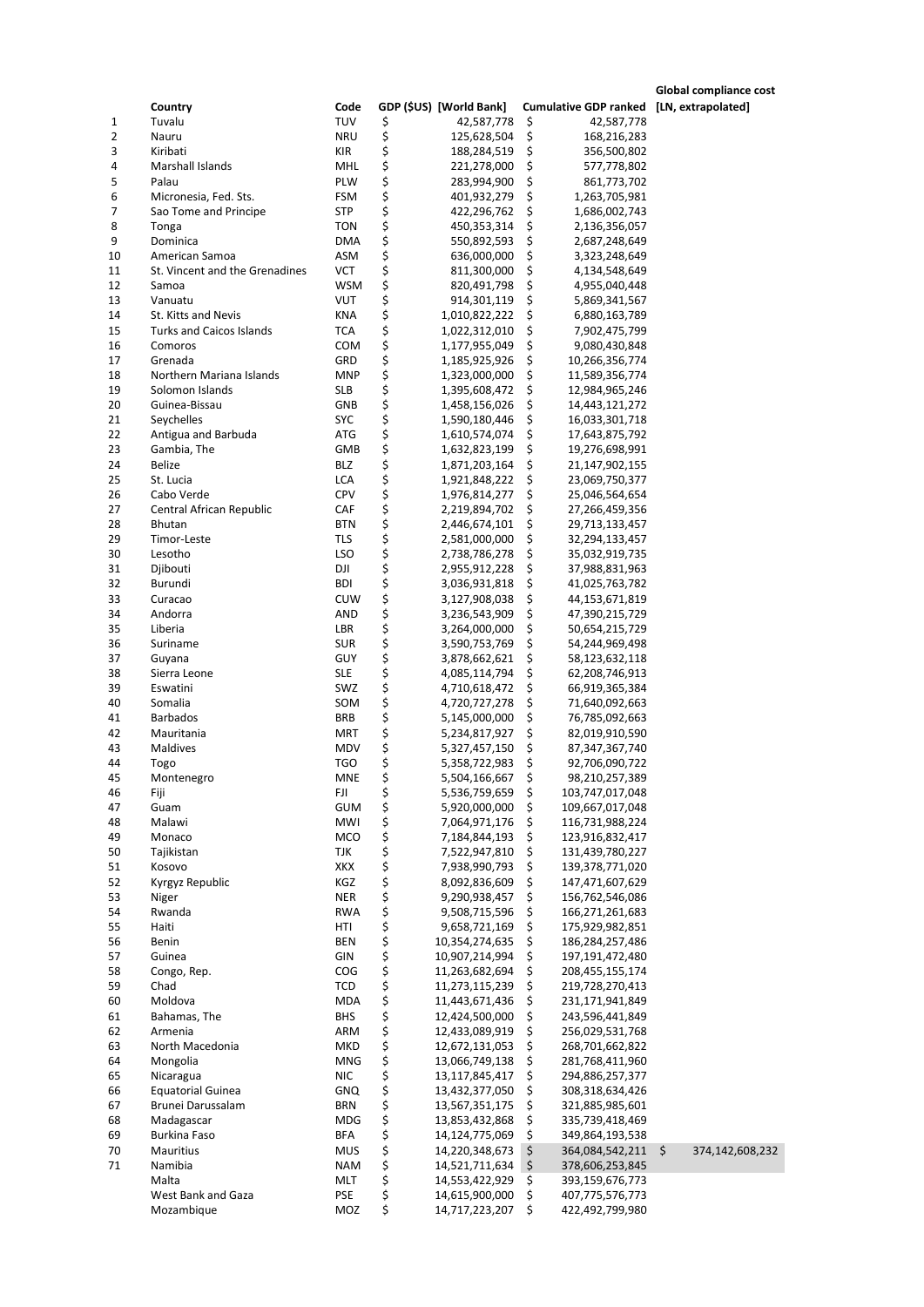| Albania                    | ALB        | \$          | 15,102,500,898                   | \$       | 437,595,300,879                        |
|----------------------------|------------|-------------|----------------------------------|----------|----------------------------------------|
| Jamaica                    | JAM        | \$          | 15,713,908,816                   | \$       | 453,309,209,695                        |
| Gabon                      | GAB        | \$          | 16,853,589,311                   | \$       | 470,162,799,006                        |
| Mali                       | MLI        | \$<br>\$    | 17,163,432,832                   | \$       | 487,326,231,838                        |
| Georgia                    | GEO        |             | 17,599,660,629                   | \$       | 504,925,892,467                        |
| Lao PDR                    | LAO        | \$<br>\$    | 17,953,786,416                   | \$       | 522,879,678,883                        |
| Botswana                   | <b>BWA</b> |             | 18,616,018,903                   | \$       | 541,495,697,787                        |
| Afghanistan                | AFG        | \$          | 19,362,969,582                   | \$       | 560,858,667,369                        |
| Bosnia and Herzegovina     | BIH        | \$<br>\$    | 20,161,865,419                   | \$       | 581,020,532,789                        |
| Papua New Guinea           | PNG        |             | 23,497,607,690                   | \$       | 604,518,140,479                        |
| <b>Trinidad and Tobago</b> | TTO        | \$<br>\$    | 23,808,146,748                   | \$       | 628,326,287,227                        |
| Honduras                   | <b>HND</b> |             | 23,969,890,431                   | \$       | 652,296,177,657                        |
| Senegal                    | SEN        | \$          | 24,129,599,552                   | \$       | 676,425,777,209                        |
| Cambodia                   | <b>KHM</b> | \$<br>\$    | 24,542,474,061                   | \$       | 700,968,251,270                        |
| Cyprus                     | CYP        |             | 24,961,988,663                   | \$       | 725,930,239,934                        |
| Iceland                    | isl        | \$\$\$      | 25,878,475,760                   | \$       | 751,808,715,694                        |
| El Salvador                | SLV        |             | 26,057,000,000                   | \$       | 777,865,715,694                        |
| Zambia                     | ZMB        |             | 26,720,073,436                   | \$       | 804,585,789,130                        |
| Yemen, Rep.                | YEM        | \$<br>\$    | 26,914,402,224                   | \$       | 831,500,191,353                        |
| Uganda                     | UGA        |             | 27,461,440,192                   | \$       | 858,961,631,546                        |
| Nepal                      | NPL        | \$          | 29,040,398,982                   | \$       | 888,002,030,528                        |
| Estonia                    | EST        | \$          | 30,732,144,529                   | \$       | 918,734,175,057                        |
| Zimbabwe                   | ZWE        | \$          | 31,000,519,447                   | \$       | 949,734,694,504                        |
| Latvia                     | LVA        | \$<br>\$    | 34,409,229,178                   | \$       | 984,143,923,682                        |
| Bahrain                    | BHR        |             | 37,746,196,809                   | \$       | 1,021,890,120,491                      |
| Cameroon                   | <b>CMR</b> | \$<br>\$    | 38,675,205,293                   | \$       | 1,060,565,325,784                      |
| Tunisia                    | <b>TUN</b> |             | 39,871,132,268                   | \$       | 1,100,436,458,052                      |
| <b>Bolivia</b>             | BOL        | \$          | 40,287,647,757                   | \$       | 1,140,724,105,809                      |
| Paraguay                   | PRY        | \$<br>\$    | 40,496,953,779                   | \$       | 1,181,221,059,588                      |
| Turkmenistan               | TKM        |             | 40,761,142,857                   | \$       | 1,221,982,202,445                      |
| Sudan                      | SDN        | \$<br>\$    | 40,851,536,134                   | \$       | 1,262,833,738,578                      |
| Jordan                     | JOR        |             | 42,231,295,775                   | \$       | 1,305,065,034,353                      |
| Cote d'Ivoire              | CIV        | \$          | 43,007,047,822                   | \$       | 1,348,072,082,175                      |
| Azerbaijan                 | AZE        |             | 46,939,529,412                   | \$       | 1,395,011,611,587                      |
| Congo, Dem. Rep.           | COD        | やややや        | 47,227,535,291                   | \$       | 1,442,239,146,878                      |
| Libya                      | LBY        |             | 48,364,208,571                   | \$       | 1,490,603,355,449                      |
| Uzbekistan                 | UZB        |             | 50,499,921,558                   | \$       | 1,541,103,277,007                      |
| Serbia                     | SRB        |             | 50,597,289,147                   | \$       | 1,591,700,566,153                      |
| Lithuania                  | LTU        | \$<br>\$    | 53,429,066,429                   | \$       | 1,645,129,632,582                      |
| Slovenia                   | SVN        |             | 54,007,972,106                   | \$       | 1,699,137,604,689                      |
| Macao SAR, China           | MAC        | \$          | 55,084,050,790                   | \$       | 1,754,221,655,479                      |
| Lebanon                    | LBN        | \$          | 56,639,155,556                   | \$       | 1,810,860,811,034                      |
| Tanzania                   | TZA        | \$          | 58,001,200,572                   | \$       | 1,868,862,011,606                      |
| Uruguay                    | URY        | \$          | 59,596,885,024                   | \$       | 1,928,458,896,631                      |
| <b>Belarus</b>             | <b>BLR</b> | \$<br>\$    | 59,662,495,092                   | \$       | 1,988,121,391,723                      |
| Costa Rica                 | <b>CRI</b> |             | 60,130,106,116                   | \$       | 2,048,251,497,839                      |
| Croatia                    | HRV        | \$          | 60,971,699,315                   | \$       | 2,109,223,197,154                      |
| Panama                     | PAN        | \$<br>\$    | 65,055,100,000                   | \$<br>\$ | 2,174,278,297,154                      |
| <b>Bulgaria</b><br>Ghana   | BGR        |             | 65,132,951,116                   | \$       | 2,239,411,248,270                      |
| Luxembourg                 | GHA<br>LUX |             | 65,556,464,048<br>70,885,325,883 | \$       | 2,304,967,712,319<br>2,375,853,038,202 |
| Myanmar                    | MMR        |             | 71,214,803,378                   | \$       | 2,447,067,841,579                      |
| Guatemala                  | GTM        | ちらら         | 78,460,447,920                   | \$       | 2,525,528,289,499                      |
| Oman                       | OMN        |             | 79,276,723,017                   | \$       | 2,604,805,012,516                      |
| Ethiopia                   | ETH        | ぐうさくさい かいこう | 84,355,604,753                   | \$       | 2,689,160,617,269                      |
| Dominican Republic         | DOM        |             | 85,555,390,387                   | \$       | 2,774,716,007,656                      |
| Kenya                      | KEN        |             | 87,908,262,520                   | \$       | 2,862,624,270,176                      |
| Sri Lanka                  | LKA        |             | 88,900,770,858                   | \$       | 2,951,525,041,033                      |
| Cuba                       | <b>CUB</b> |             | 100,023,000,000                  | \$       | 3,051,548,041,033                      |
| Puerto Rico                | PRI        |             | 101,130,900,000                  | \$       | 3,152,678,941,033                      |
| Angola                     | AGO        |             | 105,750,987,619                  | \$       | 3,258,429,928,652                      |
| Slovak Republic            | SVK        |             | 105,904,632,156                  | \$       | 3,364,334,560,808                      |
| Ecuador                    | ECU        |             | 108,398,058,000                  | \$       | 3,472,732,618,808                      |
| Morocco                    | MAR        |             | 117,921,394,402                  | \$       | 3,590,654,013,210                      |
| Ukraine                    | UKR        |             | 130,832,374,405                  | \$       | 3,721,486,387,615                      |
| Kuwait                     | KWT        |             | 140,645,364,238                  | \$       | 3,862,131,751,854                      |
| Hungary                    | HUN        |             | 157,882,912,778                  | \$       | 4,020,014,664,632                      |
| Algeria                    | DZA        | やややや        | 173,757,952,824                  | \$       | 4,193,772,617,456                      |
| Kazakhstan                 | KAZ        |             | 179,339,994,859                  | \$       | 4,373,112,612,315                      |
| Qatar                      | QAT        |             | 191,362,087,912                  | \$       | 4,564,474,700,227                      |
| New Zealand                | NZL        |             | 204,923,917,869                  | \$       | 4,769,398,618,097                      |
| Greece                     | GRC        |             | 218,031,844,584                  | \$       | 4,987,430,462,681                      |
| Peru                       | PER        | やややや        | 222,044,970,486                  | \$       | 5,209,475,433,167                      |
| Iraq                       | IRQ        |             | 224,228,010,478                  | \$       | 5,433,703,443,645                      |
| Romania                    | ROU        | \$\$\$      | 239,552,516,744                  | \$       | 5,673,255,960,389                      |
| Portugal                   | PRT        |             | 240,674,524,464                  | \$       | 5,913,930,484,854                      |